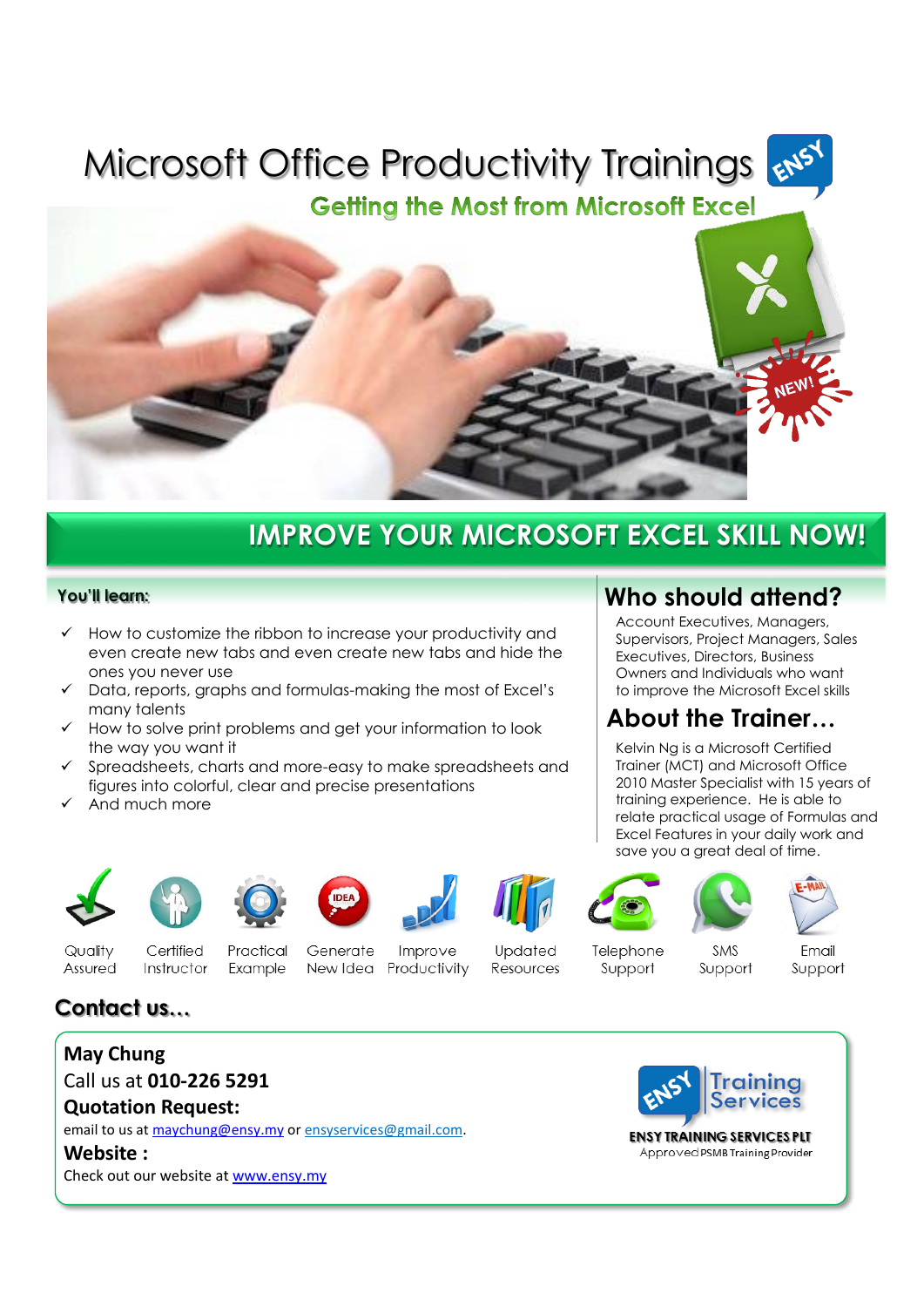## **Getting the Most from Microsoft Excel**

Duration: 1 day



Do you ever find yourself searching through an Excel manual … wishing you had an Excel expert to ask … or even giving up in frustration by "working around" features that you know Excel is capable of because you don't know how to use them? This workshop will show you how to end your Excel frustrations for good by providing the "how-to's" for breezing through spreadsheets, forecasts, graphs and financial reporting, plus little-known shortcuts and timesaving techniques. Work smarter, not harder, by enrolling in this workshop today!

#### **Module 1: Getting Started – Excel Essentials**

- $\checkmark$  What you need to know about the Excel interface including working with the ribbon
- $\checkmark$  How to customize the ribbon to increase your productivity and even create new tabs and hide the ones you never use
- $\checkmark$  The Microsoft Office button is gone—how to use the new Microsoft Office Backstage view
- Workbook and worksheet essentials—how to create, manage, save and rename workbooks and worksheets
- $\checkmark$  How to increase your productivity with special keyboard shortcuts and mouse techniques?
- $\checkmark$  How to get started quickly with one of the many templates Excel has to offer
- $\checkmark$  Uncover all the different Options settings and find out which ones you may want to change depending on how you use Excel

#### **Module 2: Formatting and styles—Getting the look you want**

- $\checkmark$  How to modify the format of numerical data in your worksheets?
- $\checkmark$  How to format large blocks of cells quickly and efficiently with the power of Format Painter
- $\checkmark$  How to add, change, find or clear conditional formats
- $\checkmark$  What icon sets are and how to use them to make your important data stand out
- $\checkmark$  Quick cell formatting from predefined styles
- $\checkmark$  How to easily select a range of cells and convert it into a great-looking table that stands out on your worksheet
- $\checkmark$  Secrets of the Merge and Center button and how to use it to create professional-looking headings
- $\checkmark$  How to use the Format option to modify cell sizes and visibility, and organize and protect your worksheets?

#### **Module 3: Formulas and functions—The real power of Excel**

- $\checkmark$  Mastering the mysteries of relative and absolute cell references— "must-know" information for working with formulas
- $\checkmark$  Discover the Function Library and how to add functions to your formulas and make sure you're using the correct syntax
- $\checkmark$  How to use the Insert Function dialog box to insert functions and to quickly get help on how the selected function works
- $\checkmark$  How to use the Name Manager to name a data range and use it in your formulas to save time and effort
- Understanding and using the Trace Precedents and Trace Dependents features